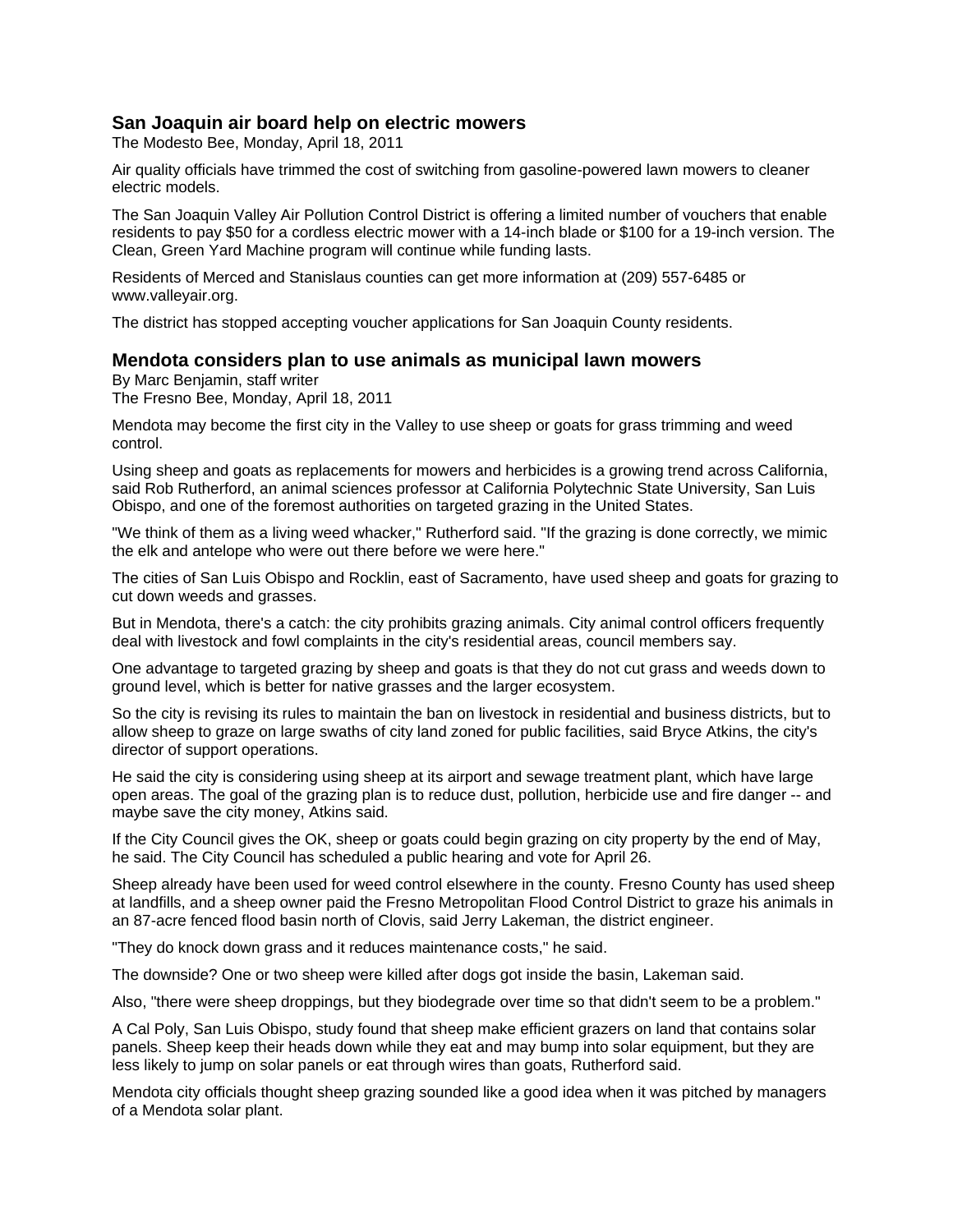Jake Rudisill, vice president of operations for Meridian Energy USA, which operates the CalRENEW-1 solar plant in Mendota, said he doesn't expect grazing will be cheaper than using herbicides, which already have been applied to kill weeds on the solar plant property this year.

But cost is not the only consideration, Rudisill said.

"We prefer [sheep] because we are an environmentally oriented company," he said.

He said the company will contract with a sheep owner who will move the animals, fence the land and possibly keep a shepherd on the property 24 hours a day, starting next year.

There are other benefits. Not using machines to clear weeds will reduce the chance for fires that equipment can spark, fire officials say.

And in contrast with mechanical cutting, sheep and goats do not cut grass and weeds down to ground level. A couple of inches of grass and weeds will keep the land cooler in the summer and warmer other times while helping the soil retain water. That gives native grasses, plants and animals a chance to thrive, Rutherford said.

## **Power plant proposal off the table**

by Tracy Press staff Tracy Press Tracy Press, Tuesday, April 19, 2011

A giant power plant once slated for Mountain House's western doorstep will not be built, according to the California Energy Commission.

On Monday, Joe Douglas, a compliance manager with the commission, which is the state's energy policy and planning agency, said that the energy company won't pursue the project.

"They no longer intend to build East Altamont Energy Center," he said.

The "they" is Calpine, which filed its application to get the East Altamont project rolling in 2001. Calpine vice president of corporate communications Norma Dunn declined to say why the company pulled the plug on the project.

But the why didn't matter to Jim Lamb, who sits on the board of the Mountain House Community Services District.

"It's definitely good news," he said.

The East Altamont plant would have sat less than a mile from Mountain House's western border, just across the Alameda County line. Lamb said its impact on the community would have been huge — the plant was projected to put out 1,100 megawatts and run on a full-time basis.

Comparatively, the Mariposa Energy Project — a proposed peaker power plant about 2½ miles from Mountain House that's headed toward a likely final approval — will only generate 200 megawatts at most, and will likely not run more than 600 hours a year, according to officials.

The community services district board opposed the Mariposa project, and would have opposed the East Altamont proposal as well, Lamb said. But Calpine's decision makes any local opposition unnecessary.

Lamb admitted, though, that it might not mean the end of power plant battles for Mountain House residents.

Energy company officials have said in the past that the area the East Altamont facility was slated for is perfect for such projects because of nearby water, gas and electric lines.

However, Lamb hopes that Mountain House will have more clout in staving off power plants as neighbors as the town grows. When East Altamont began to take shape in 2001, construction had only begun in Mountain House.

Bakersfield Californian Editorial, Tuesday, April 19, 2011:

**GET's decision to look at new bus routes welcome**